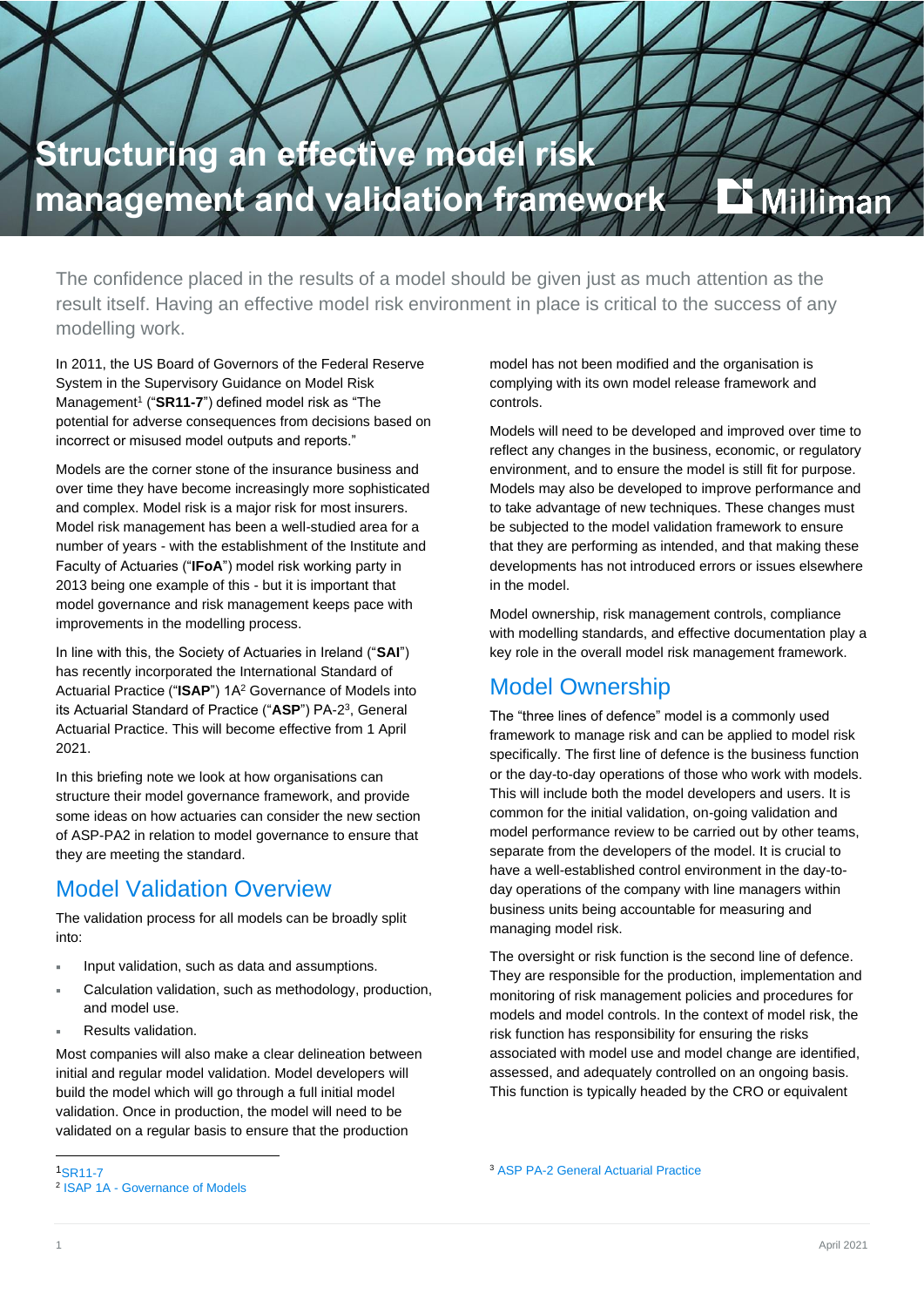position and supports and monitors the first line management's role in controlling model risk.

The third line of defence is the audit function which evaluates and challenges the organisation's risk management process. It considers the model risk framework and how this is applied to the models.

In an effective model control framework, each model should have a clearly documented owner who is responsible for approving the model methodology and testing the model to evidence that it performs as expected. The model owner should also establish reporting lines for Key Risk Indicators ("**KRIs**") and an escalation process for model risk.

Organisations should keep a model inventory setting out a log of all models used within the organisation as well as key information on each such as the model owner, purpose, when it was last reviewed/validated etc. This can be a helpful to highlight any potential risks, and to ensure compliance with the ongoing model validation framework.

Key person risk may be common where models, particularly complex ones, are used, designed or owned by one single person or a small group of people. This concentration of knowledge exposes a company to risk from staff turnover. To mitigate this the model should be thoroughly documented and a handover process well-established within the company. Key person risk can arise from the choice of model as well as of the platform the model is implemented upon. This is not always a straightforward trade-off.

Often modelling work is seen as a function that can be outsourced or that can be carried out by more junior members of the team. However, the increasing reliance on models to produce results means that those in senior roles in insurance companies need to ensure that they have visibility of the model risk. This may encourage the creation of a more specific senior modelling role, separate from that of the CRO, to properly manage model risk and identify areas of development and opportunity.<sup>4</sup>

#### Model Risk Management Controls

Models are constantly being improved, updated and adapted, often in a very short space of time, and there may be many copies and versions of the same model at any one time. Model version control is crucial to good governance.

Some modelling software has built in version control and audit trail functionality. Platforms such as Sharepoint can be used to ensure version control of documentation, models, input data, and output data, and specific version control software such as GitHub can work with models built in a number of programming languages. This will keep track of

<sup>4</sup> See Milliman's articl[e Undeniable Synergy: A case for the chief](https://www.milliman.com/en/insight/undeniable-synergy-a-case-for-the-chief-modeling-officer)  [modelling officer](https://www.milliman.com/en/insight/undeniable-synergy-a-case-for-the-chief-modeling-officer)

work and let model owners and reviewers explore changes that have been made to code, scripts, notes etc.

#### **FIGURE 1: AN EXAMPLE OF VERSION CONTROL FUNCTIONALITY**



For less sophisticated models a version control sheet and separate audit trail are essential for good model governance. However, these are only as good as the users who update them each time it is required. Indeed, it is important that managers foster a culture that expects high standards in this area.

The above controls are generally presented in the context of models already in production however it is crucial that controls are also in place when developing the model. The model governance framework should be designed such that any development work fits naturally into the existing validation process.

An effective list of KRIs<sup>5</sup> can be a very useful tool for monitoring model risk. KRIs can be structured to monitor a number of key aspects of model risk, such as:

- the number of out of model or manual adjustments;
- the number of updates and developments made in a given period, clearly distinguishing between bug fixes and developments;
- staff turnover and key person risk indicators;
- the number of models in use;
- a categorical metric ranking the complexity of each model;
- a categorical metric ranking the importance of decisions supported by the model;
- model run times, or person-hours spent on model configuration/operation for each model run; and
- the length of time since documentation was last updated.

Assertions in model code can be used for runtime monitoring. They can be used to log unexpected behaviour or automatically trigger corrective actions, for example, stopping a model run and issuing warnings and error reports.

<sup>5</sup> See Milliman's not[e Design, Calibration & Reporting of Effective](https://ie.milliman.com/-/media/milliman/pdfs/2020-articles/articles/11-17-20-kri-design-considerations-reporting.ashx)  [Key Risk Indicators](https://ie.milliman.com/-/media/milliman/pdfs/2020-articles/articles/11-17-20-kri-design-considerations-reporting.ashx)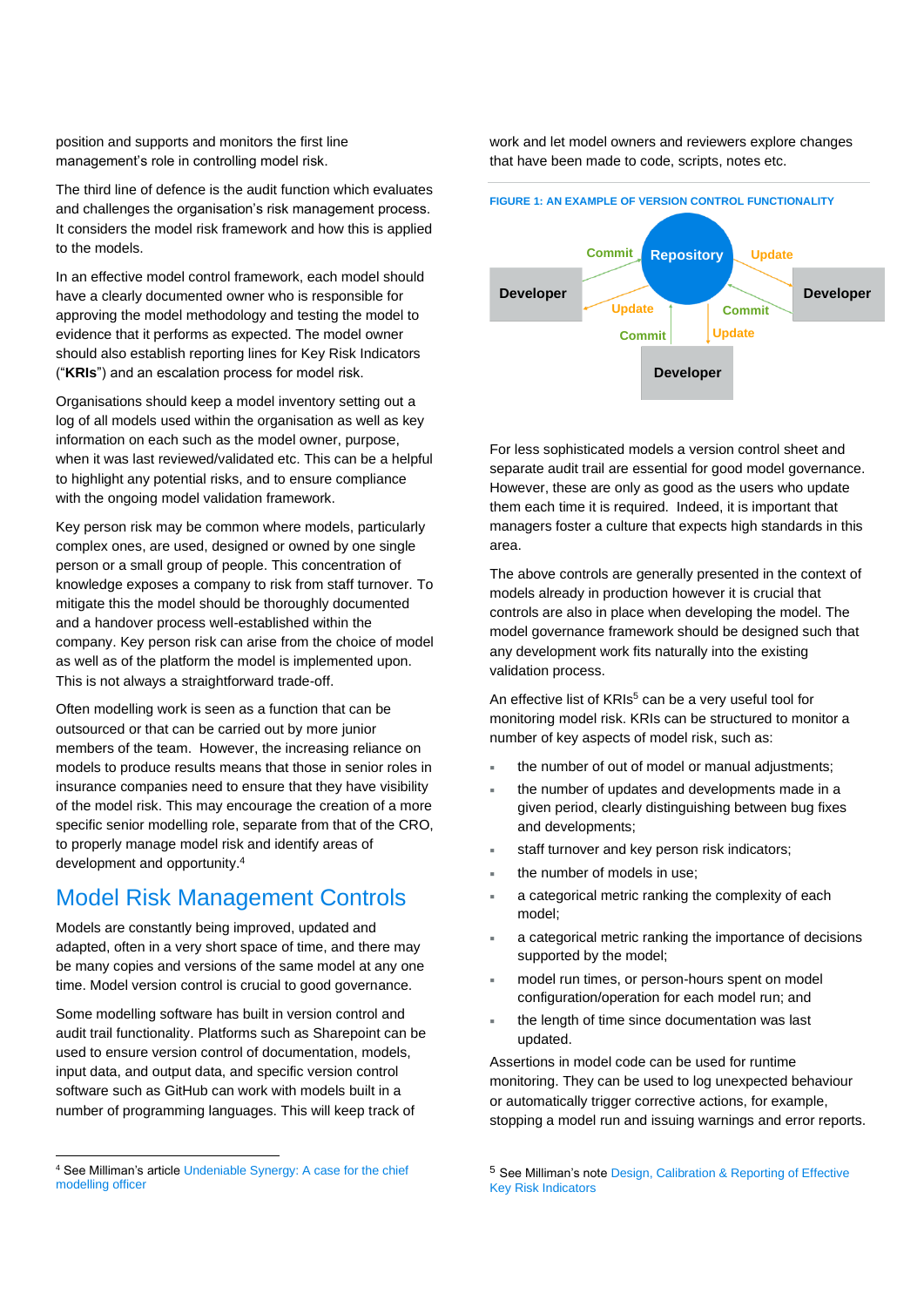These types of controls can be used in the context of actuarial modelling standards, and can help ensure compliance with these standards.

Organisations may find it beneficial to keep a modelling error log in much the same way as they may record operational losses and issues. This will record procedural issues and model bugs, estimate their historical impact and inform decision making on how to remedy and prevent future modelling errors.

### Model Documentation

Two common types of model documentation are model specifications and procedure documents.

The model specification document should describe the highlevel process of the model as well as detail on the underlying calculation methodology. Model specifications may also be embedded within the model itself for de-bugging purposes to aid developers. The model specification will typically be designed by the developers but will be used by developers, testers, and users. The structure of the documentation is critical in aiding understanding. The model specification should have, for example, all underlying inputs and parameters, simplifications, expert judgements, weaknesses and limitations, restrictions on use, and basic "rules" (e.g. when cashflows occur, when are returns assumed on a fund, etc.) defined in one centralised location. It may also contain the results of the model validation exercises.



The model procedure document on the other hand is typically designed by users for users. The procedure document will set out the steps to be taken to run the model. This is likely to be a complete in-depth process map starting from data validation at the input stage, through to how to operate the model and output and validate results.

Users will also benefit from thorough help documentation. In these documents, model functions should be internally documented, with a description of the required inputs

(including the type of each input), the optional inputs, the default settings, the output, and a high-level description of the purpose of the function. This will make model handover run much smoother, but it is something that is often left to the last minute or not done at all.

Ideally, the model documentation mentioned above will be living documents and not limited to static Word documents. Models can now be developed with online notebooks or programmes that can pull information directly from the "live" model for illustrative purposes. Risk management controls and checks can be integrated into the model documentation itself to help embed it into the overall process. For example, model inputs can be checked at each valuation date against what the documentation has specified.

Documentation should record any changes to model methodology. Having a comprehensive list of model changes is not only good governance but it can be very useful when carrying out an analysis of movement from one time period to the next where model changes will form part of the movement. Documentation on subsequent model developments will need to be integrated into centralised model documentation and this will be significantly more straight forward with a living document.

### Model Input Validation

The inputs stage of the modelling process is often the most manual and has the greatest potential for human error. Model input validation is crucial to give comfort to the risk function and management that the process has been followed correctly.

It can also be a difficult stage in the validation process as validating inputs can also rely heavily on manual checks and human intervention. A good starting point for input validation is a doer reviewer checklist. This can be as simple as a list of tasks to be completed signed and dated by the model user and reviewer or can be extended to list the sources and values of inputs taken from the model.

Higher level summary sheets and graphical checks are also an effective way to validate inputs. This can often involve manually reviewing file locations and inputs of model runs, or creating model point summary information. The movement in dynamic inputs, which would be expected to change with each model run, should be investigated and understood and comparing inputs with a control or previous quarter will help give confidence to the validity of inputs.

This stage may sometimes get neglected, as the responsibility for checking data may not necessarily lie within the same team as those running the actuarial models. However, input validation is a vital component of model risk management and incorporating it with the other facets of model validation results in a more complete, holistic, and effective framework.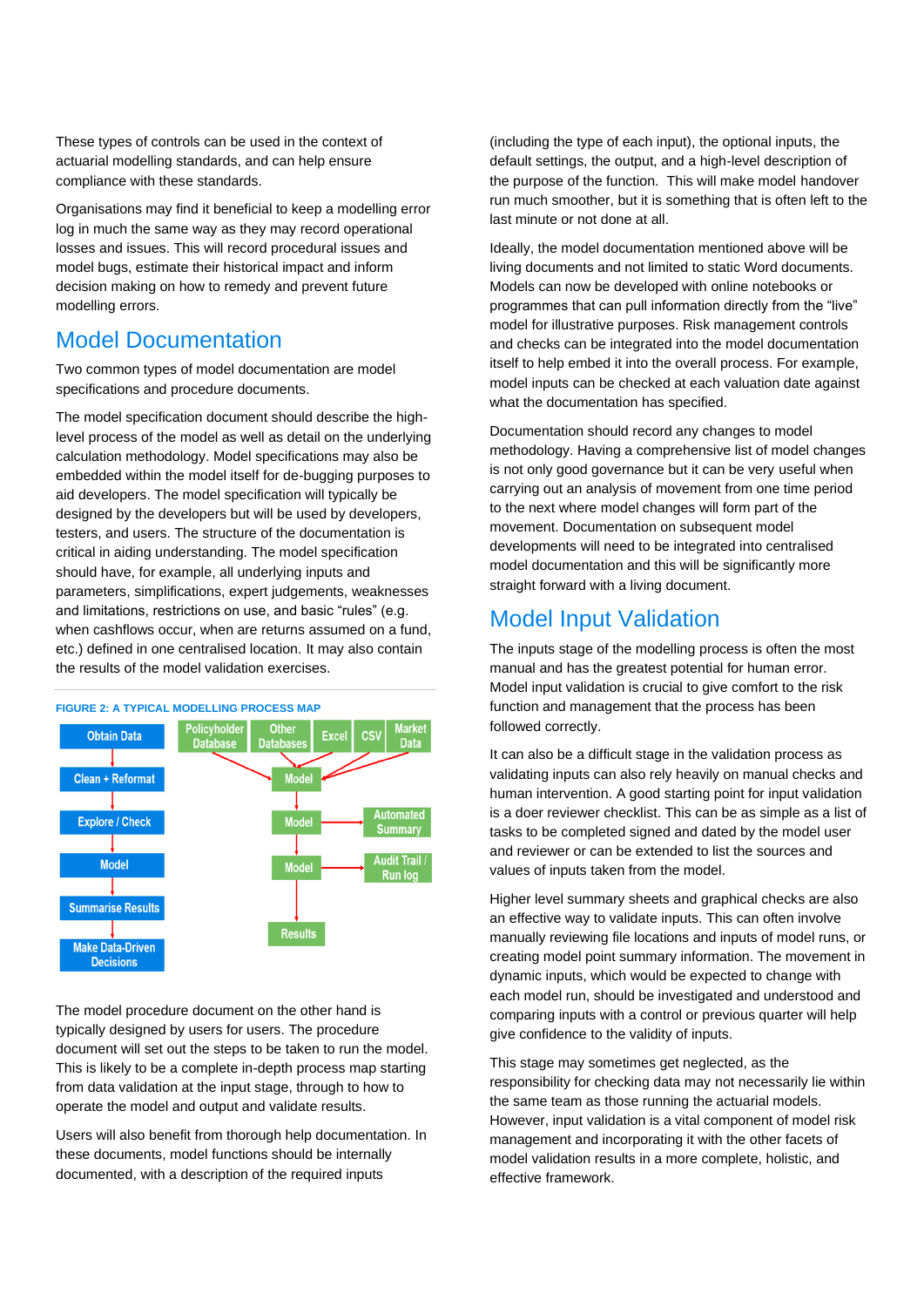# Model Calculation Validation

Validating model calculations can be a daunting and timeconsuming task, particularly for large models. Reading through the code and formulae of every calculation and comparing with the model specification would enable a thorough validation of the methodology but it won't be practical for very large models, and may only ensure that certain section of the overall methodology are only validated in isolation. This form of validation may not even be necessary after the production model has been signed off.

Using RAG ratings (Red, Amber, Green) to determine the relative importance of any calculation based on complexity, manual inputs, and the impact that a particular calculation can have on the results will allow a proportionate approach to be taken when reviewing the methodology underlying the model. Any manual or out-of-model adjustments should be clearly flagged as Red, Amber or Green, and have specific validation processes to ensure their accuracy.

Regardless of whether a model has been built in a proprietary software or an open-source language such as Python, an independent replication model can be a very useful tool in validating calculations. The key strength of this validation is the independence of the replication model, and therefore, it should be developed without reference to the main model.

At regular intervals, possibly once a year, the replicating model can be used to reconcile the results of the production model to give reassurance that the model is still performing as expected. This may be carried out by external auditors and through the responsibility of statuary roles such as the Head of Actuarial Function and the Reviewing Actuary, however a company should have systems in place to replicate its own model results. This will however add to the workload of model users having to maintain and document an extra model, but similarly, a proportionate approach may be appropriate.

Unit or regression testing is a key control that can prevent inadvertent changes from slipping into the model between periods of model use. Other useful tools in validating model calculations include "break tests" where combinations of inputs are investigated that would cause the function to fall over, graphical checks, such as plotting the output of function against model point information, and automating checks for "impossible" outputs, such as negative future premium payments. In validating the calculation for Excel models, particular attention should be paid to IFERROR statements as these can sweep bugs under the carpet.

Of course, post sign-off, it won't be practical to carry out a full suite of calculation validations every time the model is run. The validations performed can be distinguished between, for example, quarterly and annual controls. The functions that

are checked each quarter/run can be rotated and checks can be completed in advance of reporting deadlines using test data to save time.

#### Model Result Validation

Validation of results is often an overlooked area and, similar to model input validation, it is not always obvious where this work should fit into the validation process and how it should inform model developments. By explicitly including it as part of the model risk management framework, there is a clear feedback loop between the results that the model produces and the underlying methodology that underpins the model itself.

There are a number of controls that can be implemented as part of the validation of the model results, such as:

- an analysis of change between two periods;
- an analysis of surplus over a period;
- profit and loss attribution;
- drift analysis; and
- stress and scenario testing;

Many other controls are also used, and most insurers will already have result validation exercises embedded within the risk management framework.

For any method used to validate results, it is important to consider the level of validation needed. Considerations could include whether the validation exercise should:

- focus on the aggregate result, such as the Best Estimate Liability, or the individual cashflow components;
- consider results at a total level or a portfolios/products level; or
- incorporate lower level outputs which then feed into more detailed calculations, such as profit sharing for example.

There is an element of tension in determining the level of granularity of the validation exercise. The purpose will be to provide comfort to decision-makers that the model is performing correctly, but the level of granularity shouldn't be set so that the results of the validation can't be communicated effectively.

Any analysis of results should consider what was expected to happen from this model run and then examine whether this is reflected in the results. Depending on the complexity of the model, this could take the form of a traditional "back of the envelope" calculation, to a detailed analysis of movement process. Ideally, any expectations would be documented in advance of analysing results and not simply justified after the fact.

An analysis of the results should consider the output both in isolation and their development through time. Appropriate sense checks will also be incorporated into an effective